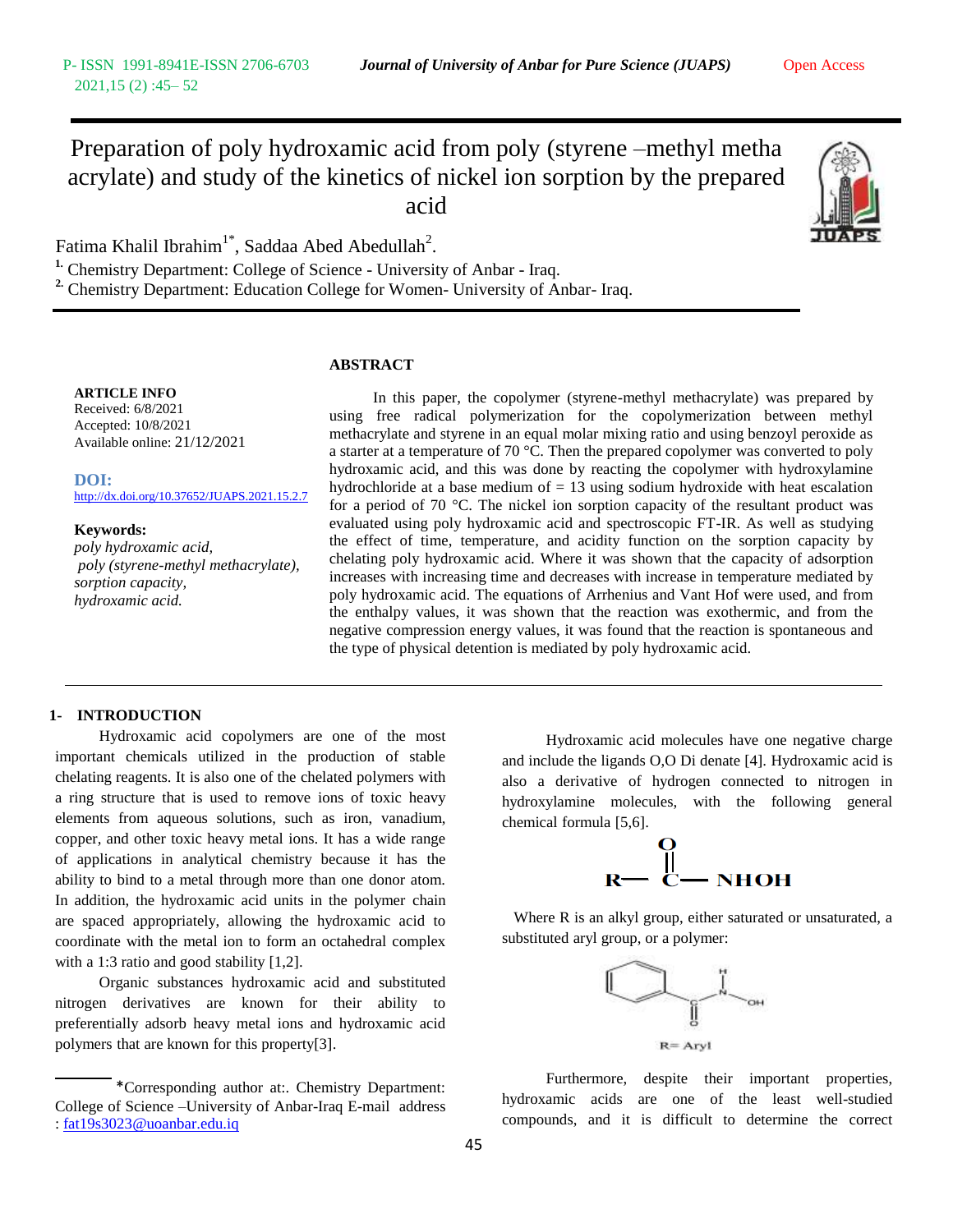structure of hydroxamic acids due to the fact that they exist in three chemical forms (Tautomeric Forms), as shown by the



structural formulas below ( a, b, c ) [7].

Fig.1: The aromatic formula of poly hydroxamic acid

The capacity of hydroxamic acids to form a stable chelate with heavy metal ions is one of their most well-known characteristics [8]. Hydroxamic acid is a widely distributed chemical with structural features found in a variety of naturally induced compounds. It plays an essential role in medical and biological aspects, and was first discovered by Loosen in 1869 [9].

In addition, recent research and studies of hydroxamic acid have shown a way to separate the natural compounds found in fungi and algae, which are antibiotics against the factors of division and growth of malignant tumor cells. Also, the compositions and materials manufactured for hydroxamic acid were shown to have anti-malarial, anti-fungal, and antibacterial activities. It is an alternative to the manufacture of HCA as stable chelating reagents with high selectivity with some heavy metal ions such as iron.[10,11].

The ability of hydroxamic acids to chelate heavy metals has long been known. With ions such as Fe3+, Mo6+, V5+, Ti+4, Hg2+, UO2+, and Cu2+, it has been proven to be effective chelating ligands [12].

The coordination between nickel ion and poly(styrenelike methacrylate) hydroxamic acid is illustrated in Figure  $(2)[7]$ .



Fig. 2: shows the bonding of nickel to hydroxamic acid

#### **2. EXPERIMENTAL**

### **2-1. Materials**

Methyl metha acrylate (99 percent HIMEDIA), Styrene (98 percent SIGMA), hydroxyl amine hydrochloride (98 percent ), sodium hydroxide, potassium hydroxide, GPR, initiator benzoyl peroxide (B.P), solvent gasoline (99 percent), ethanol (99.9% ), Manganese (II) chloride, and nitrogen gas were employed.[10].

#### **2-2. Instruments**

The following devices were utilized to complete the study: a centrifuge, a delicate balance, a water bath with a cooling and heat pump for liquid recycling, a pH meter, a thermometer, an infrared, ultraviolet, and visible radiation device type GBC, Absorption Atomic Device (AAS) Model Berkin, Atomic Absorption Spectroscopy.

### **2-3. Preparation of Poly (styrene -co-methyl metha acrylate):**

 The monomers were purified by two steps and then polymerized by taking equal volumes of monomers and placing them in a water bath at a temperature of (70-80) after oxygen was expelled from it by passing nitrogen gas over it and adding the initiator Benzyl Peroxide. After increasing the viscosity of the mixture, benzene was added to dissolve the polymer, then the contents were poured into a beaker containing ethanol for the purpose of precipitation, then it was raised on a bottle for an hour and left to dry. Finally, it was diagnosed using FT-IR spectrum as shown by the following equation .[13]



Fig. 3: Shows the copolymerization equation between styrene and methyl methacrylate

#### **Poly (Styrene**

A certain weight of the previously prepared copolymer was taken and the appropriate solvent was added to it, as well as a certain weight of (Hydroxyl amine hydrochloride). After taking the necessary steps and the appropriate conditions, the filtrate was taken with a basic medium  $pH = 12-13$  and thermal escalation was conducted for (83) hours with magnetic stirring at a temperature (70-80 °c). The precipitate was collected which is poly hydroxamic acid, purified, and carried out FT-IR spectroscopy [13,14,15].

### **2-4. Studying of Applications of poly (St- Co – MMA) hydroxamic acid**

### **2-4-1. Determined of Sorption Capacity of nickel (II) ion by Poly (St- co –MMA) hydroxamic acid**

The adsorption capacity (Sorption Capacities) of poly(styrene-like methacrylate) hydroxamic acid was determined for the nickel ion and this was done by determining the remaining concentration (Ce) of the metal ion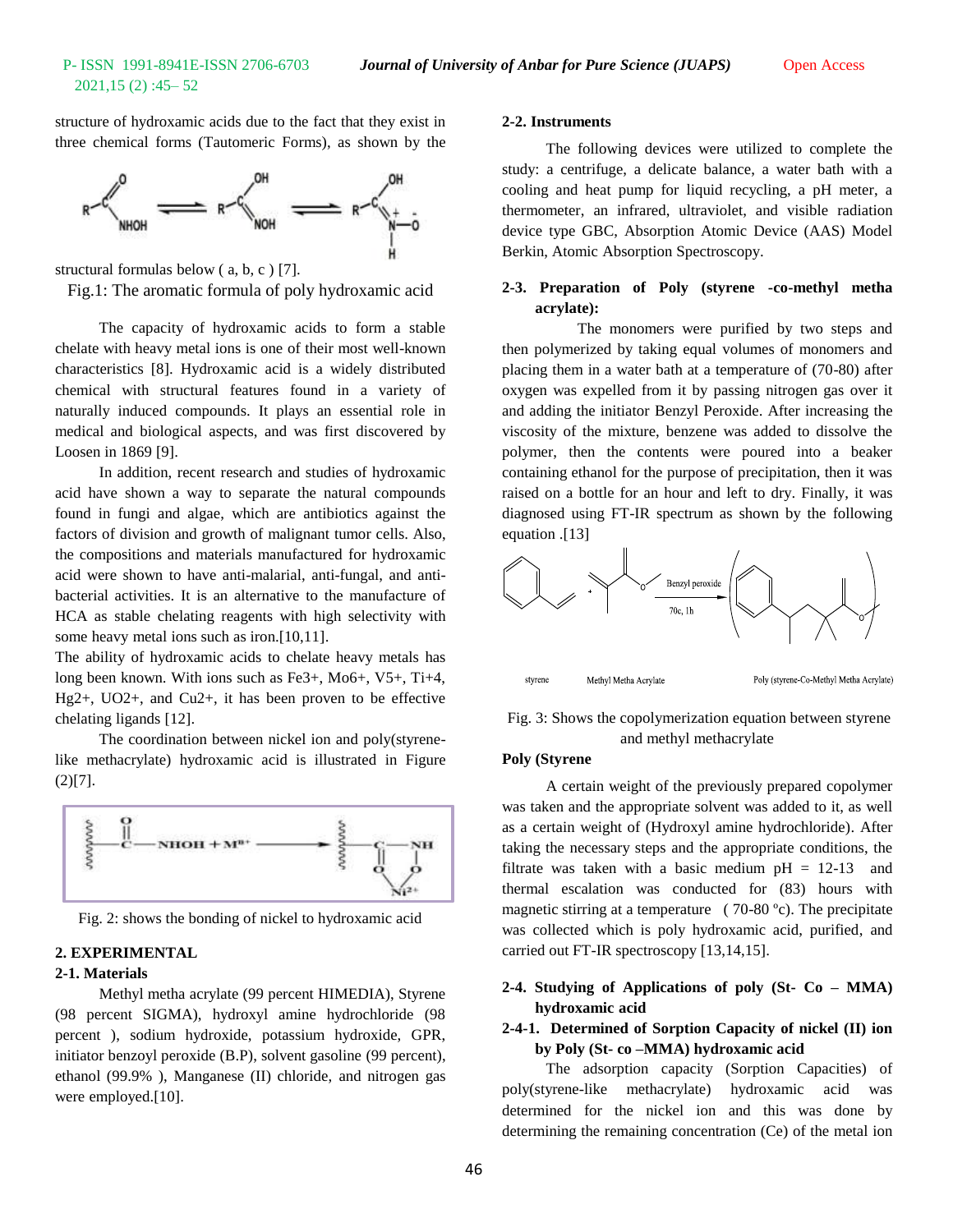in the filtrate after treatment with hydroxamic acid, which in turn represents the equilibrium concentration. The residual concentration of metal ions was determined using atomic absorption device and UV-Vis spectrophotometer, where the equilibrium concentration  $(C_e)$  and adsorption capacity  $(Q)$  of the nickel ion  $Ni^{2+}$  from the following equation: [14,15]

 $Q_e = (C_0 - C_e)$  V/M …………………………………………(1)

Where Qe (mg.g-1) represents the quantity of dissolved metal ion, (C, Ce) represents the initial and equilibrium metal ion concentration in solution (mg/L), V (L) represents the volume of the solution, and M (g) represents the weight of the sorbent poly (St-Co-M.M.A) hydroxamic acid. Poly (St-Co-MMAHA) was also used to assess the sorption capacity of Iron ion, Zinc ion, and Manganese (II).[16]

- **2-5. Study of adsorption of Poly (St- Co –methyl metha acrylate) hydroxamic acid:**
- **2-5-1. Study of the Effect of Temperature on sorption Capacity of Nickel (II) ions Poly (St- Co-MMA) HA:**

The effect of temperature on the adsorption capacity of poly hydroxamic acid (Styrene - such as methacrylate) for the studied Ni2+ ions was studied by determining the initial concentrations, equilibrium concentrations and adsorption capacity, at temperatures 20 °C, 40 °C and 60 °C, 80 °C as well as for ions  $Mn^{2+}$ , Fe<sup>2+</sup>, and  $Zn^{2+}$  [14,17,18].

### **3. Results and Discussion**

**3-1. Charactrization of( Styrene –Co- methyl metha acrylate)** :

Poly (styrene-Co- methyl metha acrylate) produced was diagnosed by using infrared spectrometer FT-IR where the absorption bands matched the structural formula of the compound, as the infrared spectrum showed an absorption band in the region (1785) )cm-1 is due to the absorption of the carbonyl group  $(C=O)$ , the absorption band in the region (2991)cm-1 is due to the absorption of the (CH) group, and the absorption band in the region (1291)cm-1 is due to the absorption of the group (C-O) , and the absorption band in the region  $(1440)$  cm-1 is due to the absorption of the  $(C=C)$ alkene group[19].



Fig. 4: FTIR spectra of poly (Sty-co-MMA)

The polymer (styrene-like methacrylate) was also diagnosed by magnetic resonance spectroscopy (NMR), where the results showed the following:

The nuclear magnetic resonance (NMR) spectrum of the Poly(St-co-MMA) proton showed a sharp single signal at chemical displacement =  $1.25$  ( $\delta$ ) belonging to the protons of the methyl group (CH3) attached to the carbon atom (1beta-C-C). Also, the nuclear magnetic resonance (NMR) spectrum showed a sharp single signal at chemical displacement  $= 3.64$ (δ) belonging to the methyl group (CH3) ester protons. It also showed a binary sign at chemical displacement  $= 2.03$ belonging to the protons of the ethylene group (-C-C-). It also showed multiple signs at chemical displacements = 7.22 -7.42 due to aromatic protons. It also showed a multiple sign at



chemical displacements  $= 2.55$  due to the proton of the carbon atom attached to the aromatic ring.

Fig. 5: NMR spectra of poly (Sty-co-MMA)

### **3-2. Characterization of Poly (Sty –C- MMA ) hydroxamic acid**:

Hydroxamic acid was formed from a copolymer (styrene-like methacrylate) using the free radical mechanism of copolymerization using the initiator benzoyl peroxide, with a conversion ratio of 10 percent. As illustrated by the following equation:



Fig. 6: Equation for the formation of poly hydroxamic acid from a copolymer.

The ester group of the poly (Styrene-Co-methyl metha acrylate) was converted into hydroxamic acid to produce poly hydroxamic acid. Treatment of poly (St-Co-MMA) with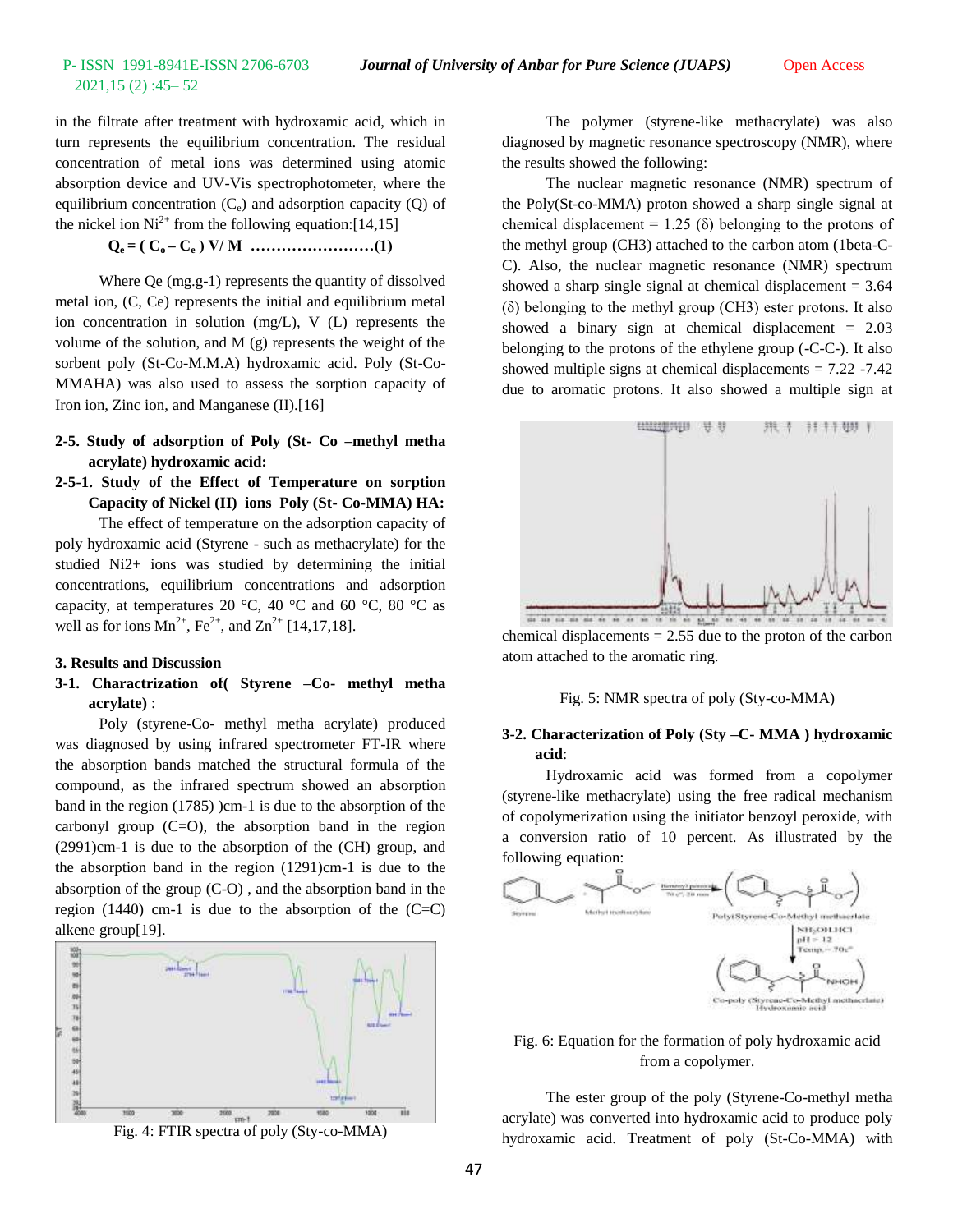potassium hydroxide (KOH) or sodium hydroxide (NaOH) in alkaline medium at  $pH = 13$  resulted in hydroxyl amine hydrochloride. The general technologies previously used to manufacture poly hydroxamic acid were used [15,20].

Using FT-IR spectroscopy, the resulting compound was diagnosed, as the spectrum showed an absorption band in the (3200) region that belongs to the absorption of the O-H group, and an absorption band in the region (3444) that belongs to the absorption of the N-H group, and an absorption band in the (930) region that belongs to the absorption of the group (N-O). The absorption band in the region (1724) belongs to the C=O group, and the absorption band in the region (1440) belongs to the absorption of the C=C group. (FTIR) spectra Figure (6):



Fig. 7: FTIR spectra of poly (Sty-co-MMA) HA

# **3-3. Sorption of Ni2+ by poly (St-Co-MMA ) HA:**

After treatment with poly (Styrene-Co-methyl metha acrylate) hydroxamic acid, **Table (1)** shows the initial and equilibrium metal ion concentrations  $(C_0, C_0)$ , as well as the adsorption capacity (q) of  $Ni^{2+}$ . (C<sub>o</sub>, C<sub>e</sub>) and q were measured at 100 mg/ L, 69 mg/liter, and 1610 mg/g, respectively [14].

| Table. 1: The values of $C_0$ , $C_e$ and adsorption Capacity (q) of |
|----------------------------------------------------------------------|
| $Ni2+$ by poly (Styrene-Co-Methyl metha acrylate)                    |
| Hydroxamic acid condition:                                           |

| Metal  <br>ion | $\mathbf{C}_\mathbf{o}$<br>(ppm) | $\mathbf{C}_{\mathbf{e}}$<br>(ppm) | $\mathbf{C}_\mathrm{o}$<br>mg/L<br>$*10^2$ | $C_e$ mg/<br>$L * 10^2$ | $\mathbf{Q}_{\mathbf{e}}$<br>(mg/g)<br>$*10^2$ |
|----------------|----------------------------------|------------------------------------|--------------------------------------------|-------------------------|------------------------------------------------|
| $Ni2+$         | 100                              | 82                                 |                                            | 0.82                    | 18                                             |

### **3-4. Effect of Time on Ni2+ sequestration capacity:**

The effect of time on the adsorption capacity of poly(styrene - methyl methacrylate) for nickel metal ion  $Ni<sup>2+</sup>$ was studied after we established the other factors of acidity, temperature and concentrations. The maximum adsorption capacity (the highest adsorption capacity of poly hydroxamic acid) was also calculated as shown in Figure(7) [10,19].



Fig. 8: The effect of time on the sorption capacity of the nickel ion  $Ni^{2+}$  by P.H.A.

### **3-5. Effect of pH on Ni2+ sequestration capacity:**

The effect of the acid function on the adsorption capacity of poly(styrene – Co- methacrylate) hydroxamic acid for the metal ion was studied by determining the initial concentrations  $(C_0)$  and equilibrium concentrations  $(C_e)$  as well as the adsorption capacity (Q), where we found that the values of the adsorption capacity (Q) are greater at the values of ( $pH=6$ ), and the values of the adsorption capacity (Q) are lower or higher as the values of (pH) are lower than (pH=6). as shown in Figure(8).[17]



Fig. 9: Effect of the acidity function on the adsorption capacity of the nickel ion  $Ni^{2+}$  by P.H.A

# **3-6. Effect of Temperature on Ni2+ adsorption capacity ::**

Figure 9 shows the effect of temperature on the adsorption capacity of poly hydroxamic acid (styrene - such as methacrylate) for the metal ion that was studied by determining the initial concentrations, equilibrium concentrations and adsorption capacity[10]. Since the values of (Q) at  $°C$  (20) are as high as possible.[18]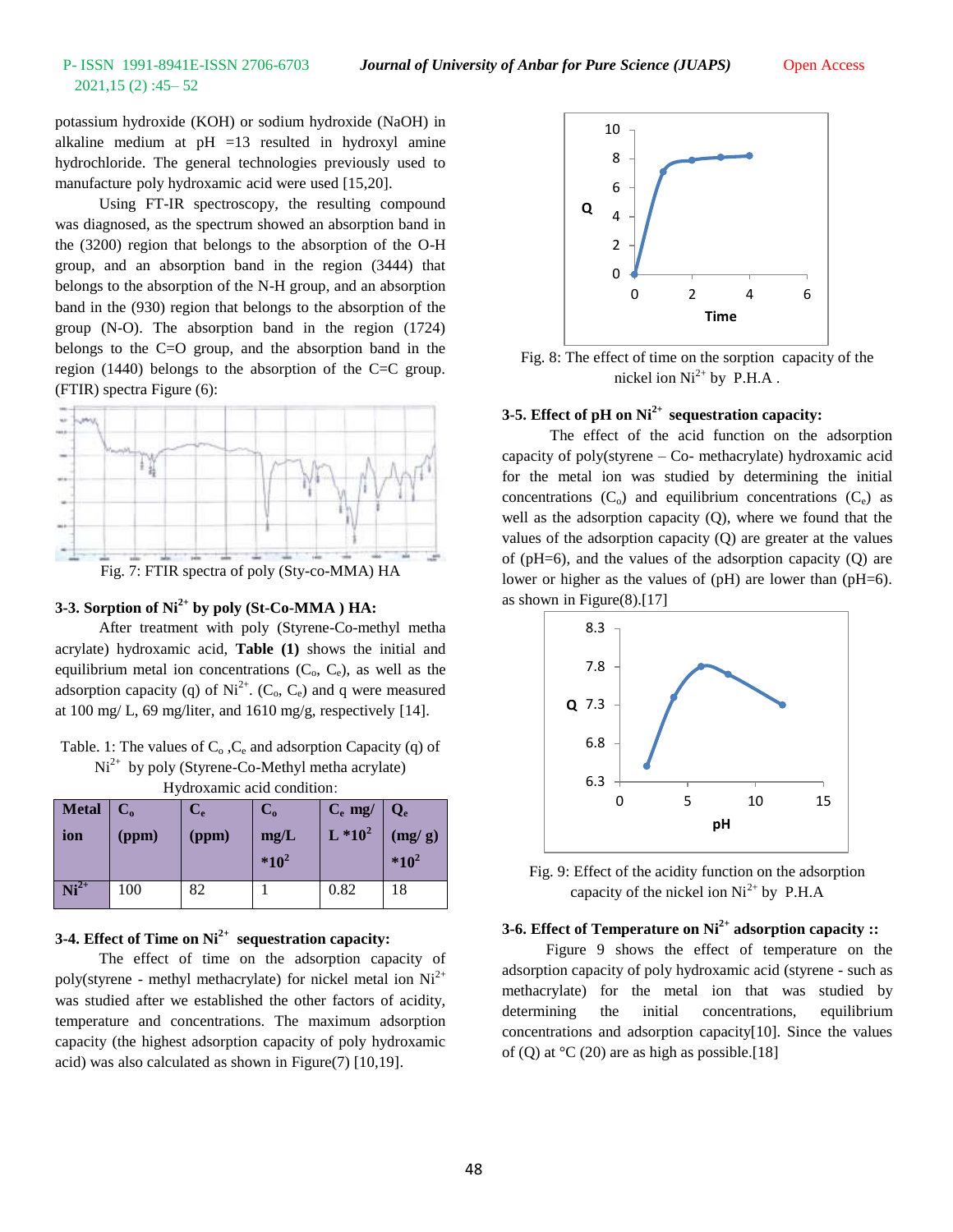

Fig. 10: Effect of the Temperature on the adsorption capacity of the nickel ion  $Ni^{2+}$  by P.H.A

## **3-7. Study of the kinetics of sorption of metal ion Ni2+ by poly(styrene-Co methacrylate) hydroxamic acid::**

The kinetic of metal ion retention was studied by means of poly(styrene-like methacrylate) hydroxamic acid at different temperatures 20  $c^{\circ}$ , 40  $c^{\circ}$ , 60  $c^{\circ}$ , 80  $c^{\circ}$ , where the second-order equation was used to calculate the retention velocity constant, which is called the world equation (HO and Mckay 1998). Which is represented by the following Equation: [13,14,21]

**t/qe= (1/k<sup>2</sup> q<sup>e</sup> 2 ) + t/ q<sup>e</sup> …………….………(2)**

where  $qt = (mg g<sup>-1</sup>)$  and  $qe=(mg.g<sup>-1</sup>)$ , respectively, are the quantities of adsorption at time (min) and equilibrium, and  $k_2$  (g.mg<sup>-1</sup>.min<sup>-1</sup>) is the second-order rate constant, fig. 11:a-b: A straight line was obtained by plotting  $(t/qt)$  against time (min), and the slope and intercept of the plot were used to calculate the values of  $q_e$  and  $k_2$ . The  $k_2$  values were found to be,  $(1.17*10^{-3}, 1.26*10^{-3}, 1.40*10^{-3}, 1.57*10^{-3}$  (g/mg. min)),  $q_e$  = (81, 75, 69, 63 (mg/g)) at (20, 40, 60, 80,) °C, respectively.

Table. 2: shows the kinetic values of nickel ion retention  $Ni<sup>2+</sup>$ mediated by poly (styrene - co- methacrylate) hydroxamic acid at temperatures 20°C, 40°C, 60°C, 80°C

| T(K) | $*102$ of Mn <sup>2+</sup> by P.H.A at time (min)<br>$Q_t(\text{ mg/g})$ |          |                   |             |  |  |
|------|--------------------------------------------------------------------------|----------|-------------------|-------------|--|--|
|      | $60$ (min)                                                               | 120(min) | $180(\text{min})$ | $240$ (min) |  |  |
| 293  | 4.6                                                                      | 5.1      | 5.9               | 6.7         |  |  |
| 313  | 3.7                                                                      | 4.1      | 5.0               | 5.8         |  |  |
| 333  | 2.6                                                                      | 3.2      | 3.9               | 4.6         |  |  |
| 353  | 1.0                                                                      |          | 2.1               | 2.8         |  |  |



Fig. 11-a: Adsorption kinetics of nickel ion  $Ni<sup>2+</sup>$  mediated by poly(styrene-co-methyl metha acrylate) hydroxamic acid at temperatures 20  $^{\circ}$ C, 40  $^{\circ}$ C



Fig. 11-b: Adsorption kinetics of nickel ion  $Ni<sup>2+</sup>$  mediated by poly(styrene-co-methyl metha acrylate) hydroxamic acid at temperatures 60  $^{\circ}$ C, 80  $^{\circ}$ C

### **3-8. Thrmodynamics of the adsorption process**: **Activation energy**:

The effect of thermodynamic functions on the ion adsorption process mediated by poly hydroxamic acid was studied at different temperatures (293, 313, 333, 353 K) and the obtained results were recorded that show the thermodynamic values of nickel ion adsorption mediated by poly hydroxamic acid.

The activation energy is assumed to be the rate constant in the Arrhenius equation, as shown below [8,14].

**Lnk<sup>2</sup> = lnA – Ea / RT ………………….(3)**

The Arrhenius factor is A, while the sorption activation energy is Ea  $(kJ$ .mol<sup>-1</sup>). The slope of a straight line was used to calculate the value of activation energy, which was found to be ( 9.9768) in the plot T lnk<sub>2</sub> as a function of  $(T K_2)$  shown in Figure (11). ( $kJ$ .mol<sup>-1</sup>)  $kJ$ .mol-1  $kJ$ .mol<sup>-1</sup>  $kJ$ . Because the rate is controlled by the intra-particle diffusion mechanism when the activation energy is low, it can be deduced that the process is guided by physical nature interaction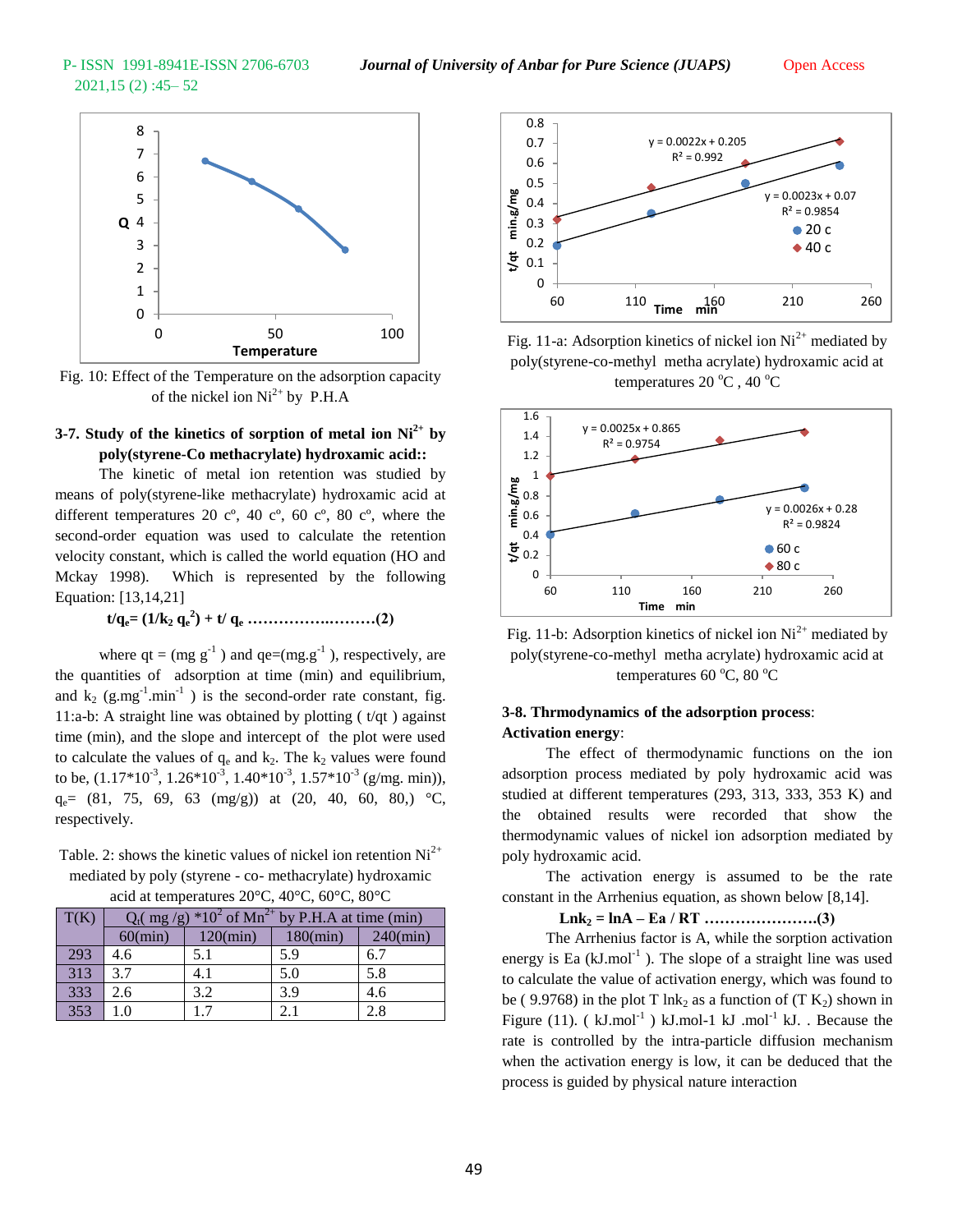

Fig. 12: Speed constant values for nickel ion capture mediated by poly(styrene-co- methyl metha acrylate) hydroxamic acid and at different temperatures.

### **3-9. Parameters of Thermodynamics:**

At 293, 313,333, and 353 °K, the amount of  $Ni^{2+}$ sequestration at equilibrium was observed. The constant  $K_d$ for the equilibrium section is computed as follows: [ 15]

**K<sup>d</sup> = q<sup>e</sup> / C<sup>e</sup> ……………………….(5)**

At 20 °C, 40 °C, 60 °C, and 80 °C, the values of  $K_d$  for sorption of  $Ni^{2+}$  by poly (Styrene- Co- methyl metha acrylate) HA were 3.88, 3.46, 3.19, and 2.96 ml.g<sup>-1</sup>, respectively.

When the temperature was increased from 20 to 80 °C, the values of  $K_d$  at the starting concentration of (100 mg/L) decreased, demonstrating that the adsorption is an exothermic process. The following equation was used to calculate the value of the enthalpy  $\Delta H^{\circ}$ :

**∆H = Ea – RT ………………….………..(6)**

Where ∆H is the standard enthalpy, T is the absolute temperature (K), R is the gas constant, and Ea is the activation energy. The values of ∆H<sup>º</sup> where ( -586.09 , -626.09 , -666.09 , -706.09 kJ. Mol<sup>-1</sup>) at ( 20, 40, 60 and 80 °C). The exothermic nature of the  $Ni^{2+}$  adsorption process by poly (Styrene- Co- methyl metha acrylate) Hydroxamic acid was confirmed by the negative value of the ∆H.

The following equations were used to determine the thermodynamic functions ∆S and ∆G :[22]

**∆G = - RT Ln K<sup>d</sup> ………………………(7)**

**∆G = ∆H - T∆S………………………….(8)**

**∆S = (∆H - ∆G ) / T ……………………..(9)**

Where  $\Delta S^{\circ}$  is the standard entropy and  $\Delta G^{\circ}$  is the standard Gibbs free energy . The values of  $\Delta G^{\circ}$  where (-791.11, -776.42, -772.56, and -762.48 kJ.mol<sup>-1</sup>),  $\Delta S^{\circ}$  where  $(0.699, 0.479, 0.319, \text{ and } 0.159 \text{ g.mol.K}^{-1})$  at  $(20, 40, 60)$ and  $80^{\circ}$ C).

At an initial concentration of 100 mg/liter, the values of Go decreased with increasing temperature from 20 to 80

°C, indicating that adsorption occurred spontaneously at all temperatures [14].

#### **4. CONCLUSION**

Hydroxamic acid polymers with known properties Compounds having hydroxamic acid groups selectively chelate most ions of metallic metals such as nickel.

Polymers containing an ester, such as poly –acrylate, can be used to make hydroxamic acid polymers.

When  $pH=(6)$  and temperature is less than high, the capacity of  $Ni<sup>2+</sup>$  sorption on poly (St-Co -MMA) Hydroxamic acid increases.

 $Ni<sup>2+</sup>$  Sorption on Poly (St-Co -MMA) the second order kinetics of hydroxamic acid, as well as the exothermic sorption process and the decreasing negative order enthalpy, were followed.

The value of free energy ( $\Delta G$ ) for Ni<sup>2+</sup> sorption on poly (St-Co -MMA) Hydroxamic acid, indicating that the sorption is spontaneous.

### **5. REFERENCES**

- [1] Smith Sockwell, A. K. (2018). Multidentate Ligand Design for the F-Elements.
- [2] Sockwell, A. K., & Wetzler, M. (2019). Beyond biological chelation: coordination of f-block elements by polyhydroxamate ligands. *Chemistry–A European Journal*, *25*(10), 2380-2388.
- [3] Rahman, M. L., Sarkar, S. M., Yusoff, M. M., & Abdullah, M. H. (2017). Optical detection and efficient removal of transition metal ions from water using poly (hydroxamic acid) ligand. *Sensors and Actuators B: Chemical*, *242*, 595-608.
- [4] Saratale, R. G., Sivapathan, S., Saratale, G. D., Banu, J. R., & Kim, D. S. (2019). Hydroxamic acid mediated heterogeneous Fenton-like catalysts for the efficient removal of Acid Red 88, textile wastewater and their phytotoxicity studies. Ecotoxicology and environmental safety, 167, 385-395.
- [5] Sockwell, A. K. S. (2018). *Multidentate Ligand Design for the F-elements* (Doctoral dissertation, Clemson University).
- [6] Tulaib, S. F., Abd Khthem, M., & Hussien, M. O. (2010). Preparation of new complexes for hydroxamic acids with Iron; Copper and Cobalt and studying their spectrum properties and biological activity.
- [7] Jamal, S. A. A. (2012). Study of the sorption kinetic of Fe (III) by poly (Hydroxamic acid) chelating exchanger prepared from poly (Styrene-Co-Ethylacrylate). *Iraqi National Journal Of Chemistry*, (47).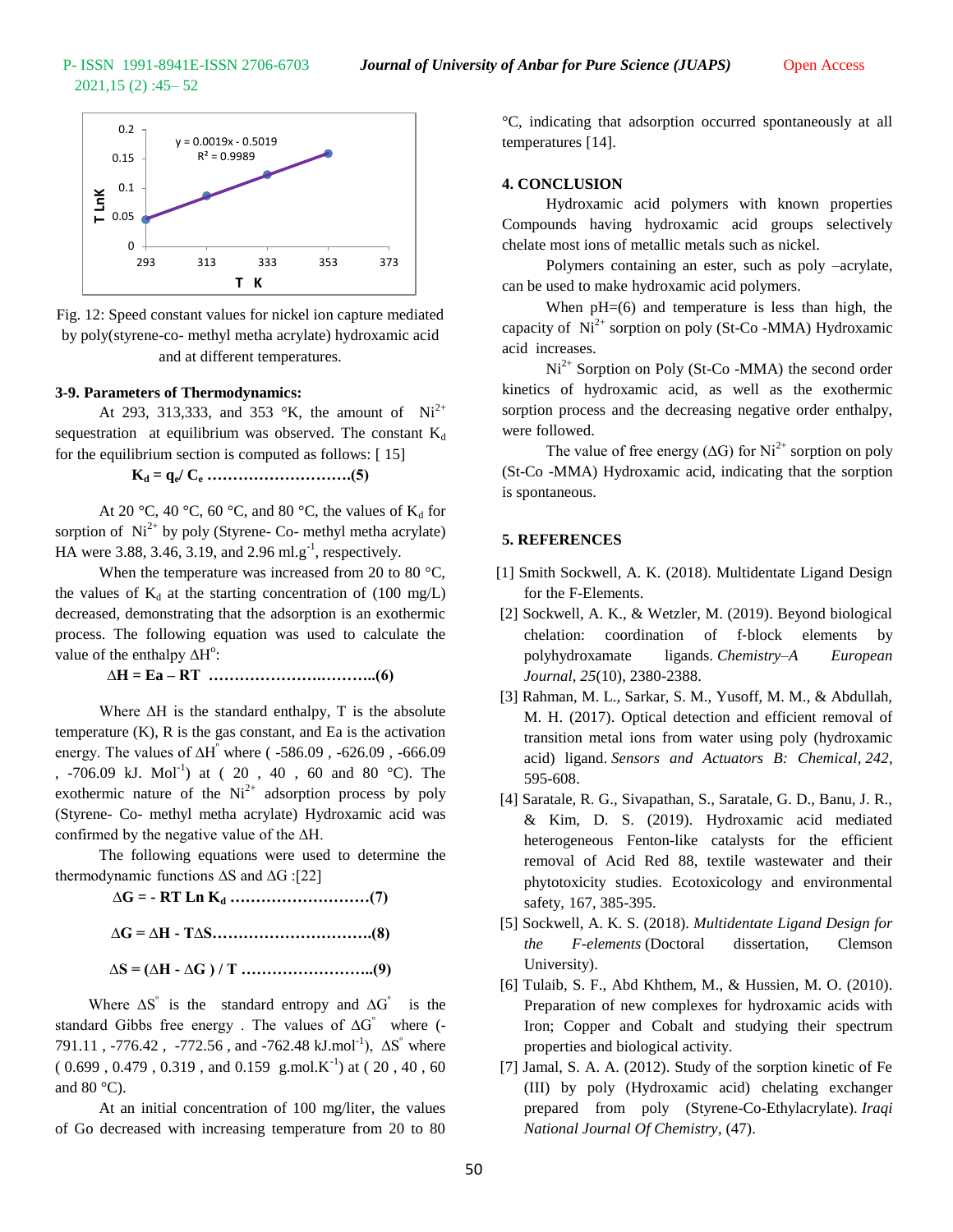- [8] Patel, A. (2016). Synthesis and antimicrobial activity of some hydroxamic acids.
- [9] Gamal, S. A. A. (2013). Preparation of poly (acro-yellow hydroxamic acid) from the polymer (methyl acrylate) and study use it in the water purification from heavy metal elements. JOURNAL OF EDUCATION AND SCIENCE, 26(5), 314-324.
- [10] Abedullah Jamal, S. A., Hmadi, W. F., & Al-Obaidi, O. (2020). Preparation Some of Hydroxamic Acid Derivatives from Honey Wax Compounds and Study the Biological Activity on Cancerous Tumors. *Systematic Reviews in Pharmacy*, *11*(2).
- [11] Nipithakul, T., & Sintasanai, K. (2017). Study on Preparation Conditions of Poly (hydroxamic acid) from Poly (acrylamide)-grafted-polyethylene Film. In 55. Kasetsart University Annual Conference, Bangkok (Thailand), 31 Jan-3 Feb 2017.
- [12] Rahman, M. L., Mandal, B. H., Sarkar, S. M., Wahab, N. A. A., Yusoff, M. M., Arshad, S. E., & Musta, B. (2016). Synthesis of poly (hydroxamic acid) ligand from polymer grafted khaya cellulose for transition metals extraction. Fibers and Polymers, 17(4), 521-532.
- [13] Haron, M. J., Tiansih, M., Ibrahim, N. A., Kassim, A., & Yunus, W. M. Z. W. (2009). Sorption of Cu (II) by poly (Hydroxamic Acid) chelating exchanger prepared from polymethyl acrylate grafted oil palm empty fruit bunch (OPEFB). BioResources, 4(4), 1305-1318.
- [14] Suzuki, M., Endo, M., Shinohara, F., Echigo, S., & Rikiishi, H. (2009). Enhancement of cisplatin cytotoxicity by SAHA involves endoplasmic reticulum stress-mediated apoptosis in oral squamous cell carcinoma cells. Cancer chemotherapy and pharmacology, 64(6), 1115-1122.
- [15] Piro, G., Roca, M. S., Bruzzese, F., Carbone, C., Iannelli, F., Leone, A., ... & Di Gennaro, E. (2019). Vorinostat potentiates 5-fluorouracil/Cisplatin combination by

inhibiting chemotherapy-induced EGFR nuclear translocation and increasing Cisplatin uptake. *Molecular cancer therapeutics*, *18*(8), 1405-1417.

- [16] Beaugeard, V., Muller, J., Graillot, A., Ding, X., Robin, J. J., & Monge, S. (2020). Acidic polymeric sorbents for the removal of metallic pollution in water: A review. *Reactive and Functional Polymers*, 104599.
- [17] Ibrahim, F. K., & Abedullah, S. A.(2021). STUDY OF THE KINETICS OF SEQUESTRATION OF SOME HEAVY METAL BY POLY HYDROXAMIC ACID AS A CHELATING COMPOUND. *Turkish Journal of Physiotherapy and Rehabilitation*, *32*, 3.
- [18] Pertile, E., Dvorský, T., Václavík, V., & Heviánková, S. (2021). Use of Different Types of Biosorbents to Remove Cr (VI) from Aqueous Solution. *Life*, *11*(3), 240.
- [19] Noguchi, A., Nishida, T., Hatta, H., Takagi, K., Kakiuchi, T., Tanaka, S., ... & Imura, J. (2021). Efficacy of Cetuximab and 4-PBA Combination Therapy in Human Oral Squamous Cell Carcinoma Cells.
- [20] Pan, W., Perrotta, J. A., Stipanovic, A. J., Nomura, C. T., & Nakas, J. P. (2012). Production of polyhydroxyalkanoates by Burkholderia cepacia ATCC 17759 using a detoxified sugar maple hemicellulosic hydrolysate. *Journal of Industrial Microbiology and Biotechnology*, *39*(3), 459-469.
- [21] Ngah, W. W., & Hanafiah, M. A. K. M. (2008). Biosorption of copper ions from dilute aqueous solutions on base treatedrubber (Hevea brasiliensis) leaves powder: kinetics, isotherm, and biosorption mechanisms. Journal of Environmental Sciences, 20(10), 1168-1176.
- [22] Pisano, R., Anakkar, A., Pellegrino, E. M., & Nagels, M. (2019). Thermodynamic foundations of physical chemistry: reversible processes and thermal equilibrium into the history. Foundations of Chemistry, 21(3), 297- 323.